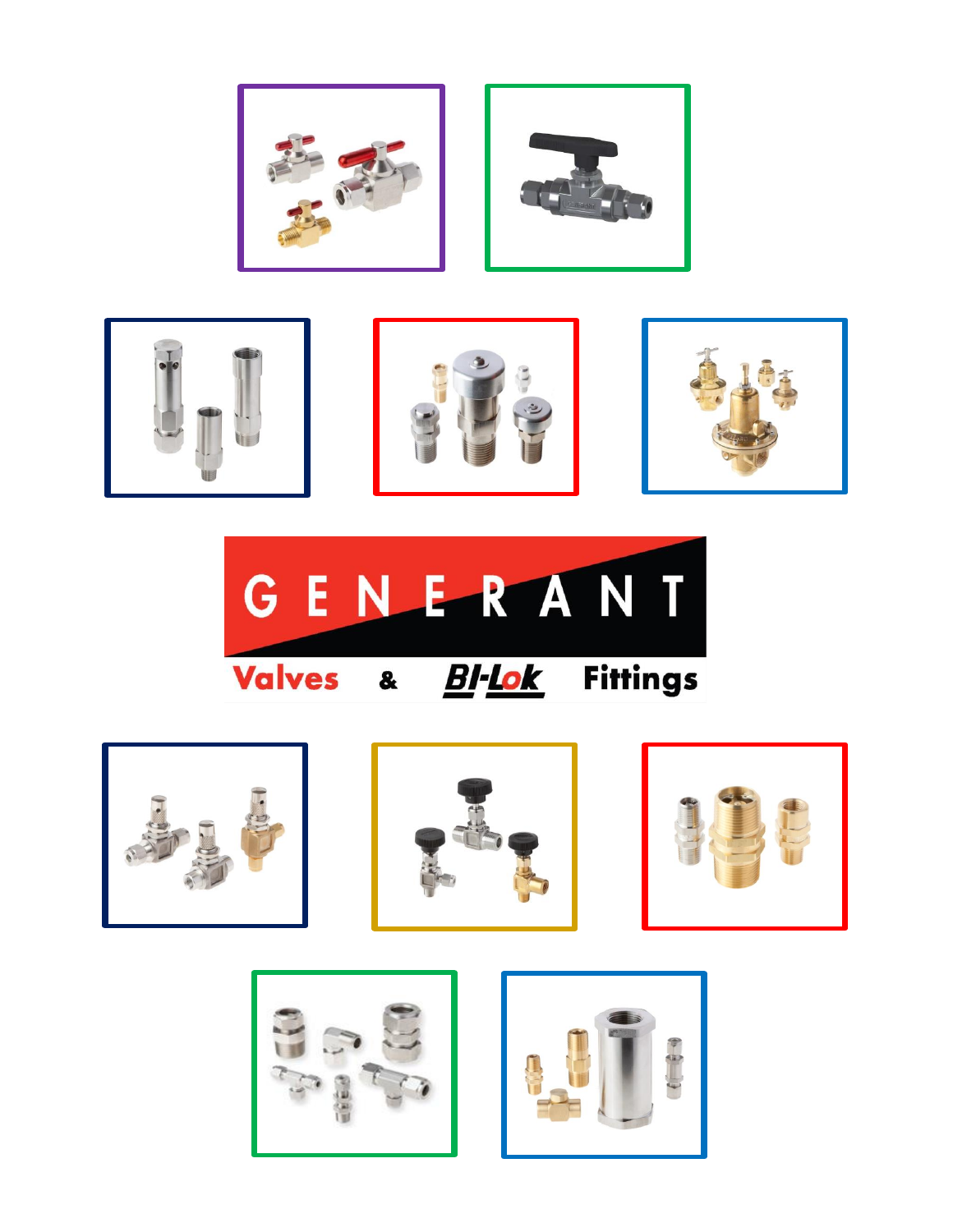# **Check Valves**

## **High Pressure Check Valve (HPCV)**



**Design**: Severe Service, High Pressure, Poppet Type Check Valve. **Size:** 1/4" to 1/2" **Configuration:** Male band Female NPT. **Materials of Construction: Brass and** Stainless Steel up to 10,000 Psi MAWP Many standard seal material & Crack Pressures. Available Cleaned for Oxygen Service.

## **Poppet Check Valve (PCV)**



**Design**: Compact, Poppet Type Instrumentation Check Valve. **Size:** 1/8" to ½" **Configuration:** Male NPT, Female NPT and BI-Lok Dual Ferrule Tube Connection. **Materials of Construction:** Brass and Stainless Steel up to 3,000 Psi MAWP Many standard seal materials and crack pressures.

Available Cleaned for Oxygen Service.

### **Inline Check Valve (ICV)**



**Design**: Compact, Economical, Low to Medium Pressure, Poppet Type Check Valve. **Size:** 1/4" to 3/4" **Configuration:** Male NPT and Female NPT.

**Materials of Construction: Brass and**  Stainless Steel up to 800 Psi MAWP Many standard seal materials and crack pressures. Available Cleaned for Oxygen Service.

# **Check Valve (CV)**



**Design**: High Flow, Poppet Type Check Valve. **Size:** 1/8" to 2" **Configuration:** Female by Female NPT. **Materials of Construction:** Brass to 3,000 Psi, Stainless Steel up to 4,500 Psi MAWP

Many standard seal materials and crack pressures. Available Cleaned for Oxygen Service.

## **One Piece Check Valve (OPC)**



**Design**: Adjustable Crack Pressure, One Piece Body, Poppet Type Check Valve. **Size:** ¼" and ½"

**Configuration:** Male NPT and Female NPT. **Materials of Construction: Brass and**  Stainless Steel up to 3,000 Psi MAWP Many standard seal materials and crack pressures. Available Cleaned for Oxygen Service.

# **Adjustable Check Valve (ACV)**



**Design**: Adjustable Crack Pressure, One Piece Body, Poppet Type Check Valve. Field Adjustable and/or Supplied Factory Preset..

**Size:** ¼" and ½" **Configuration:** Male NPT and Female NPT. **Materials of Construction: Brass and**  Stainless Steel up to 3,000 Psi MAWP Many standard seal materials. Available Cleaned for Oxygen Service.

### **Poppet Check Valve 6,000 PSI (CVP)**



**Design**: Compact, Poppet Type Instrumentation Check Valve. Optimized For Natural Gas Vehicle Fueling Systems. **Size:** ¼" to 1" **Configuration:** BI-Lok Dual Ferrule Tube Connection & Face Seal. **Materials of Construction:** Stainless Steel up to 6,000 Psi MAWP Many standard seal materials and crack pressures. Available Cleaned for Oxygen Service.

# **Cartridge Check Valve (CCV)**



Generant offers a variety of Cartridge Check valves in various materials of Construction that are easily manifold mounted. From 5/16" to 1-1/4" OD and pressures up to 6,000 Psi. These offer system designers flexibility in tight areas and eliminate inlet and outlet connections.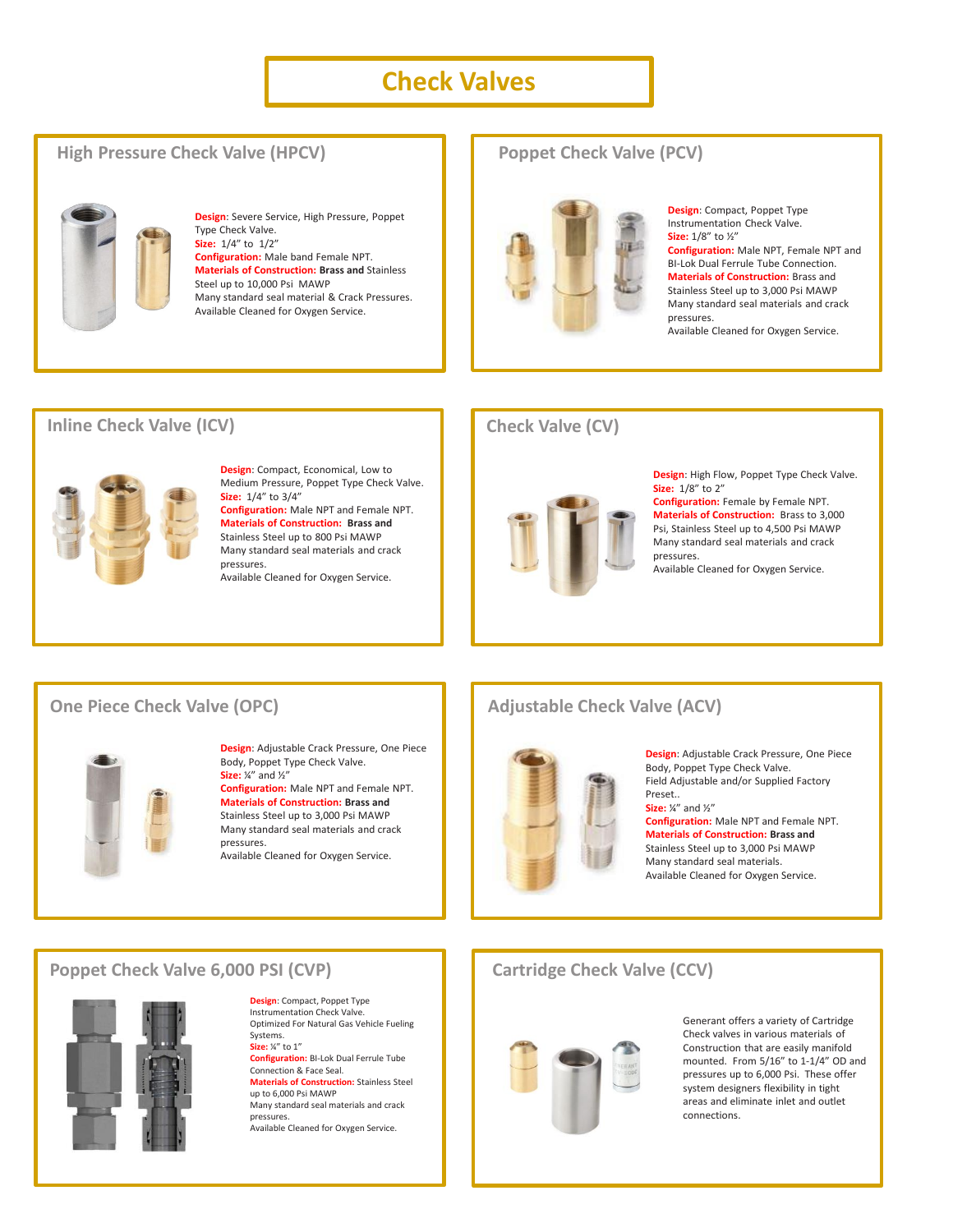# **Relief Valves**



**Design**: Compact, High Accuracy, Internally Adjusted, Direct Acting Pressure Relief Valve. Factory Preset Crack Pressures from 0.50 to 150 Psi. Excellent Reseal Performance. Inline or Vent to Atmosphere. **Size:** 1/8" & 1". **Configuration:** Male NPT, Female NPT, SAE, JIC and BSPT. **Materials of Construction:** Brass, Aluminum and Stainless Steel. Many standard seal materials.

Available Cleaned for Oxygen Service.

#### **Industrial Relief Valve (IRV)**



**Design**: Factory Preset Stainless Steel. 10-700 Psi. **Size:** 1/4" to 1/2" **Configuration:** Male NPT, Female NPT, Face Seal and BI-Lok Dual Ferrule Tube Connection.

.

### **Forged Needle Valve (FNV)**



**Design**: Brass (3000 Psi) and Stainless Steel (5000 Psi) Forged Body, Integral Bonnet . **Size:** 1/8" to 1/2" Straight or Angle. **Configuration:** Male NPT, Female NPT and BI-Lok Dual Ferrule Tube Connection. **Features:** Metal to Metal Stem or Optional Soft Tip (PCTFE) Panel Mount Standard 100% Factory Tested Available Cleaned for Oxygen Service.

### **Vent Relief Valve (VRV)** The Vent Relief Valve High Pressure (VRVH)



**Design**: Compact, High Accuracy, Internally Adjusted, Direct Acting Pressure Relief Valve. Factory Preset Crack Pressures from 150-600 Psi.

**Size:** 1/8" & 1/4". **Configuration:** Male NPT, Female NPT, SAE, JIC and BSPT. **Materials of Construction:** Brass & Stainless Steel.

Many standard seal materials. Available Cleaned for Oxygen Service.

## **High Pressure Relief Valve (HPRV)**



**Design**: High Flow, Tamper Proof Design, Direct Acting Pressure Relief Valve. Inline, Manual Pull Ring Override or Vent to Atmosphere. Factory Preset Crack Pressures from 10-2400 Psi. **Size:** 1/8" to 3/4". **Configuration:** Male NPT, Female NPT, SAE, JIC and BSPT. **Materials of Construction:** Brass & Stainless

Steel. Many standard seal materials. Available Cleaned for Oxygen Service.

# **Needle Valves Ball & Plug Valves**

## **High Pressure Instrument Ball Valve (IBV)**

#### **Design**: Quarter Turn Shut Off . **Pressure Rating:** 6,000 Psi @ 100° F (3:1 SF)

Per NFPA 52 (2013) 4,750 Psi Per ASME B31.3 (2012) 4,400 Psi **Size:** 1/4" to 3/4"

**Configuration:** Female NPT, O-Ring Face Seal and BI-Lok Dual Ferrule Tube Connection.

**Features:** Stainless Steel Construction. Micro-Finished Floating Ball, Large Orifice for High Flow Efficiency. 100% Factory Tested.

**Design**: Quarter Turn Shut Off .

## **Precision Metering Valve (PMV)**



**Design**: Brass (3000 Psi) and Stainless Steel (5000 Psi) Forged Body, Integral Bonnet Metering Valve. **Size:** 1/8" to 1/2" Straight or Angle. **Configuration:** Male NPT, Female NPT and BI-Lok Dual Ferrule Tube Connection. **Features:** Metal to Metal Stem or Optional Soft Tip (PCTFE) Panel Mount Standard 100% Factory Tested Available Cleaned for Oxygen Service.

# **Plug Valve (SOV)**



Brass and Stainless Steel. **Pressure Rating:** 3,000 Psi **Size:** 1/8" to 1/2" **Configuration:** Male NPT, Female NPT, and BI-Lok Dual Ferrule Tube Connection. **Features:** Low Torque Design with High Flow Rates and Zero Leak Shut-Off. Optional Downstream Vent for Low Pressure Applications. 100% Factory Tested.